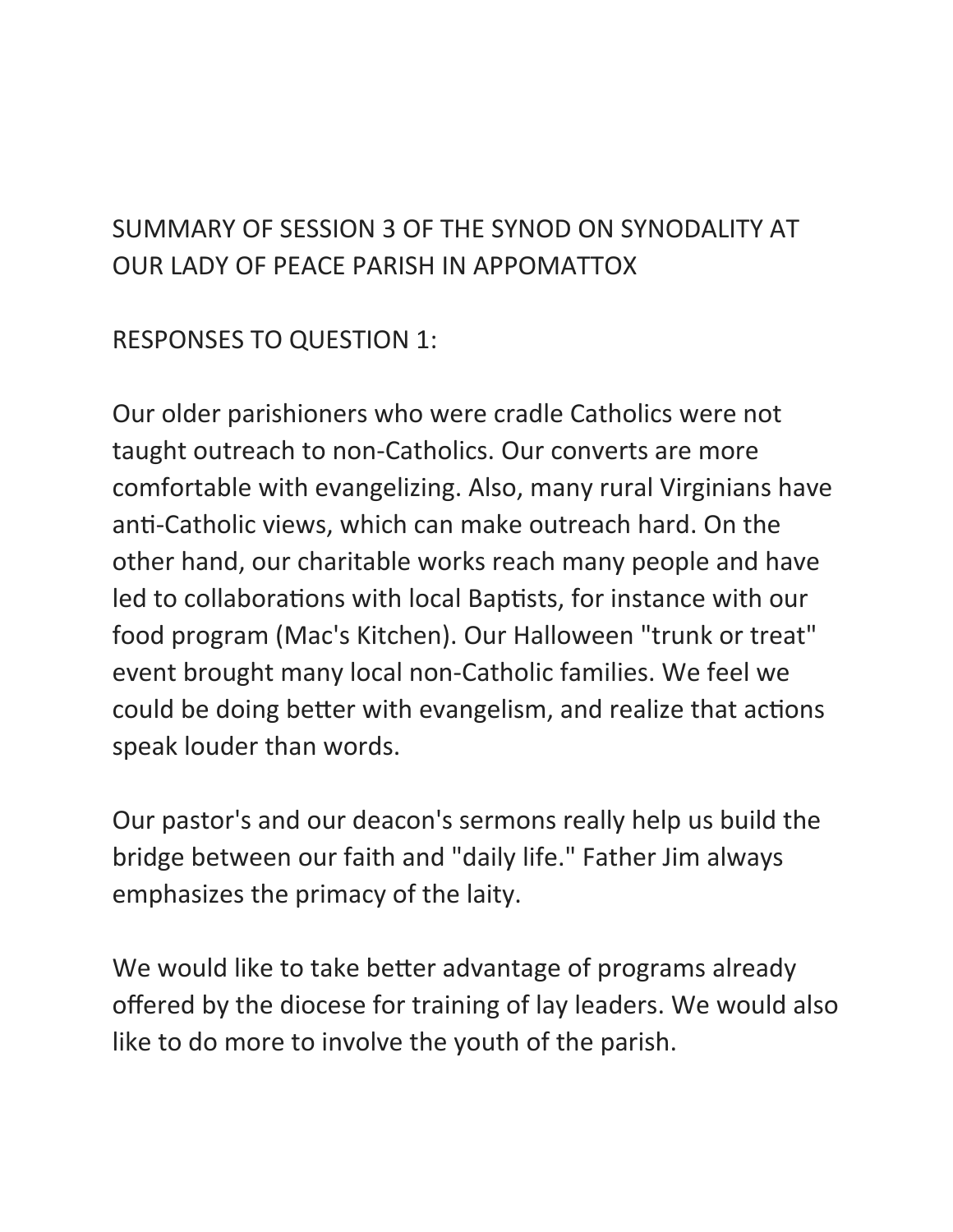## RESPONSES TO QUESTION 2:

Our lay leaders are already empowered by the pastor to make important decisions, for example in music, liturgy, and religious education. Our pastor is also good about defusing conflicts and stepping in with help when needed. Our parish and finance councils are effective.

Parishioners feel somewhat at odds with the diocese on a few issues, but generally not with the pastor. We feel that more regular communication between the diocese and its rural parishes might be useful.

We are pretty good at bringing new people into leadership, but we can do better.

## RESPONSES TO QUESTION 3:

We need better training for lectors, eucharistic ministers, and ushers. We note that ushers are called "greeters" in other denominations, relfecting their role as first contacts with newcomers, and their importance in welcoming and informing guests and helping them connect with the community.

We need better communication between parish committees and ministeries, and between them and the general membership. Chairs and members of committees should be